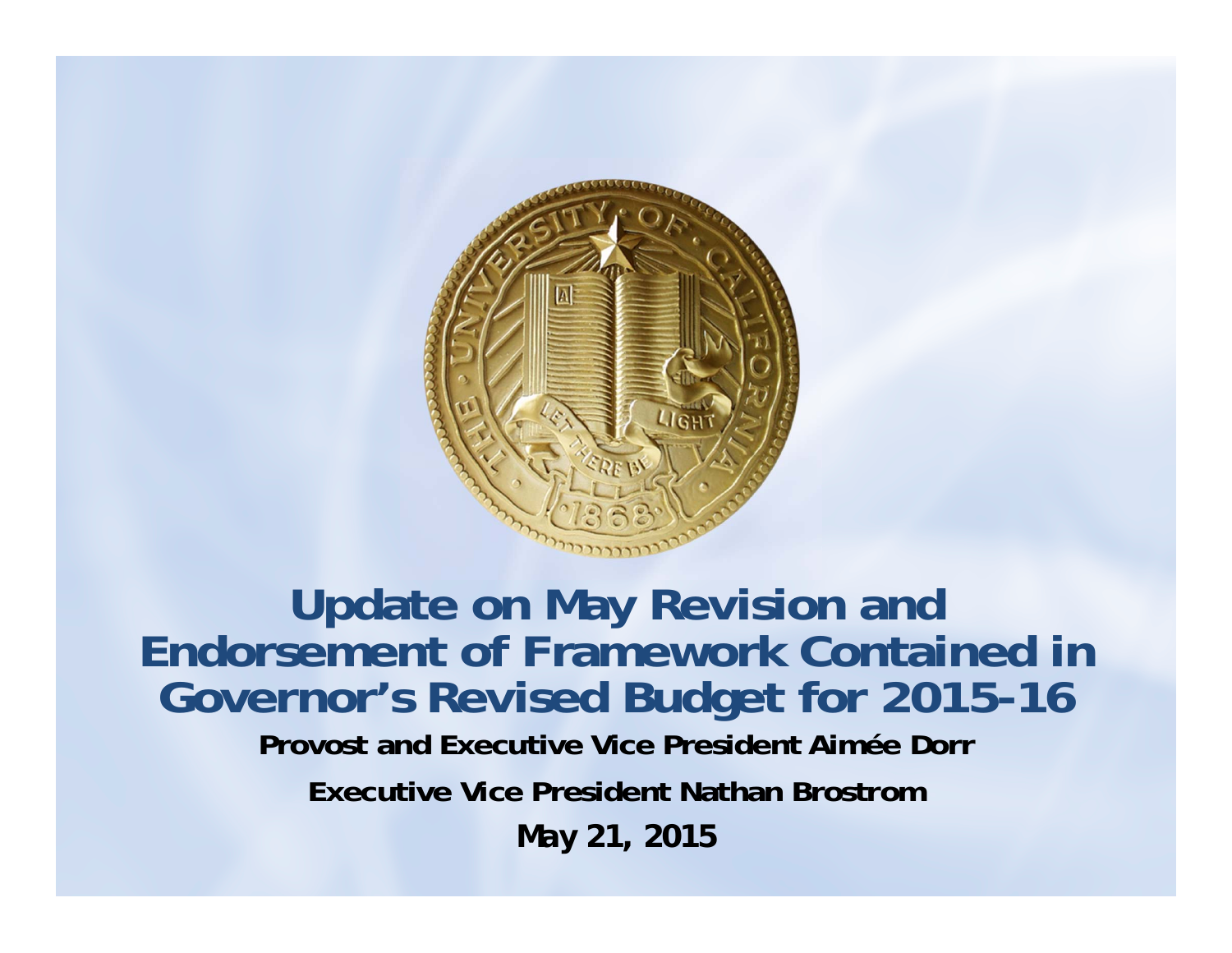

### State Budget: 2015-16 May Revision

- May Revision reflects a \$6.7B increase in General Fund revenues compared to January Budget
- The majority of these increases is committed:
	- –- Prop 98 increases funding by \$5.5B for K-12 schools and community colleges over two years<br>(including \$2.8B in 2014-15 and \$2.7B in 2015-<br>16)
	- –– Prop 2 requires an additional \$633M to be deposited in Rainy Day Fund and an additional<br>\$633M be used to pay down debts and liabilities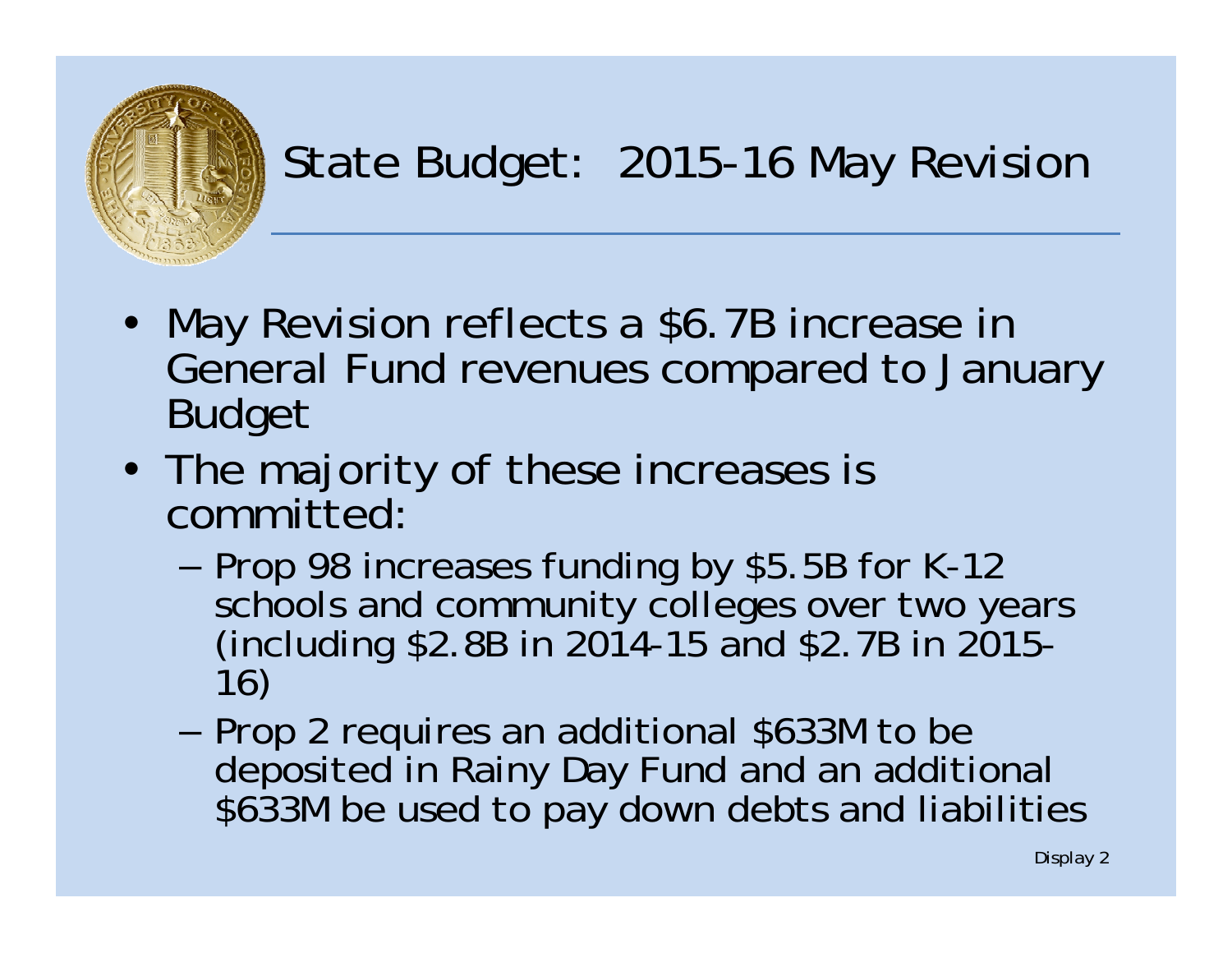

### State Budget: 2015-16 May Revision

New spending in budget limited primarily to three areas:

- \$380M for California Earned Income Tax Credits to 2 million lowest income workers
- $-$  Funding for UC and CSU
	- One-time funds for energy projects from Cap and Trade (UC = \$25M, CSU = \$35M) and \$25 million each for deferred maintenance for UC and CSU
	- One-time funding to UC to pay down unfunded pension liability
	- \$38M permanent funding to CSU for enrollment and support services
- Health care and other safety net services to undocumented immigrants who gain permanent residence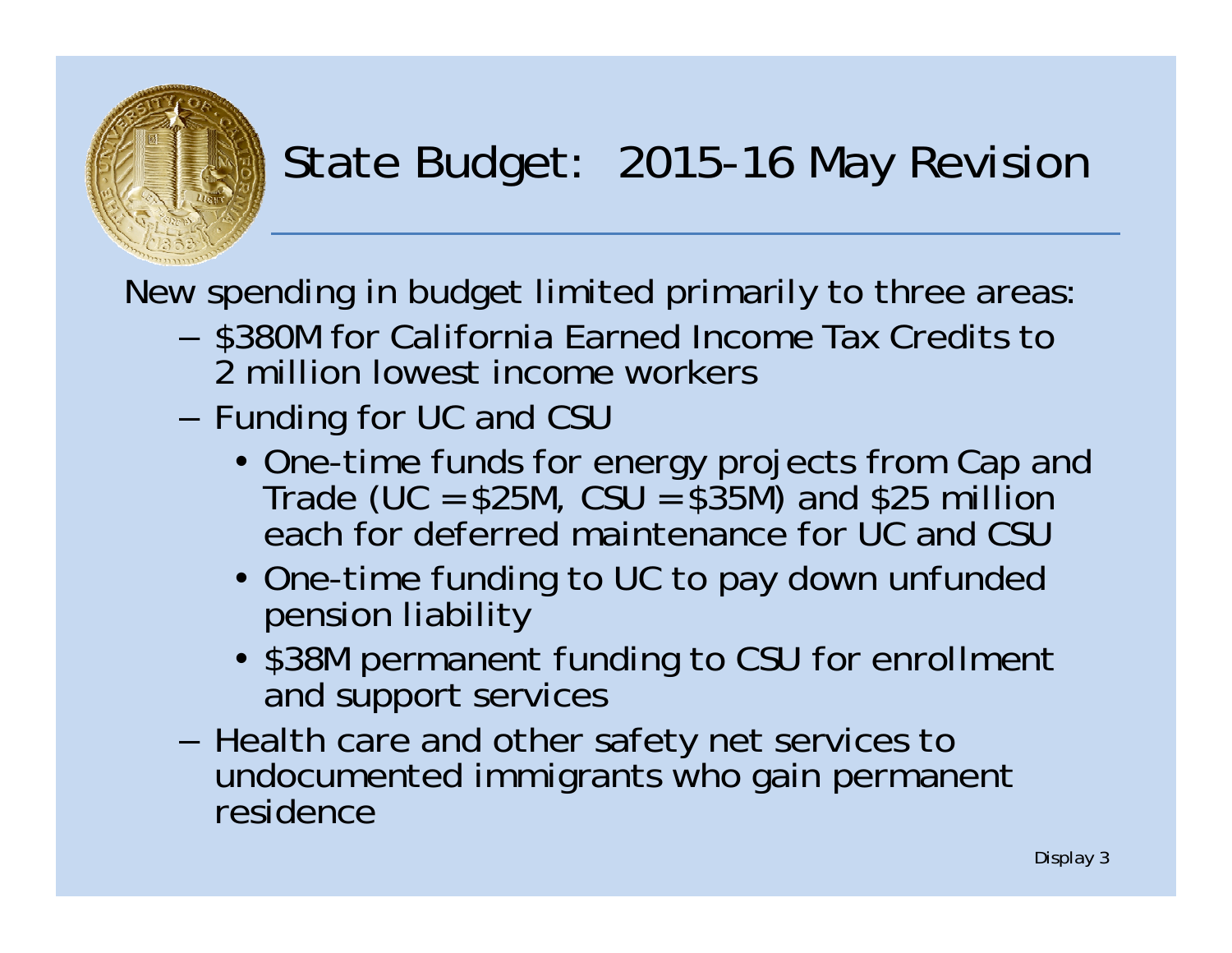

- • Base budget adjustments of 4% annually for four years, 2015-16 through 2018-19
	- This extends the commitment to a 4% increase by two years
	- Over four years, represents a total increase of \$507 million in State appropriations
- Additional one-time funds for designated purposes
	- \$25 million in one-time funds for deferred maintenance
	- \$25 million in one-time Cap and Trade funds for energy projects
	- \$436 million in one-time Proposition 2 debt repayment funds over three years for UCRP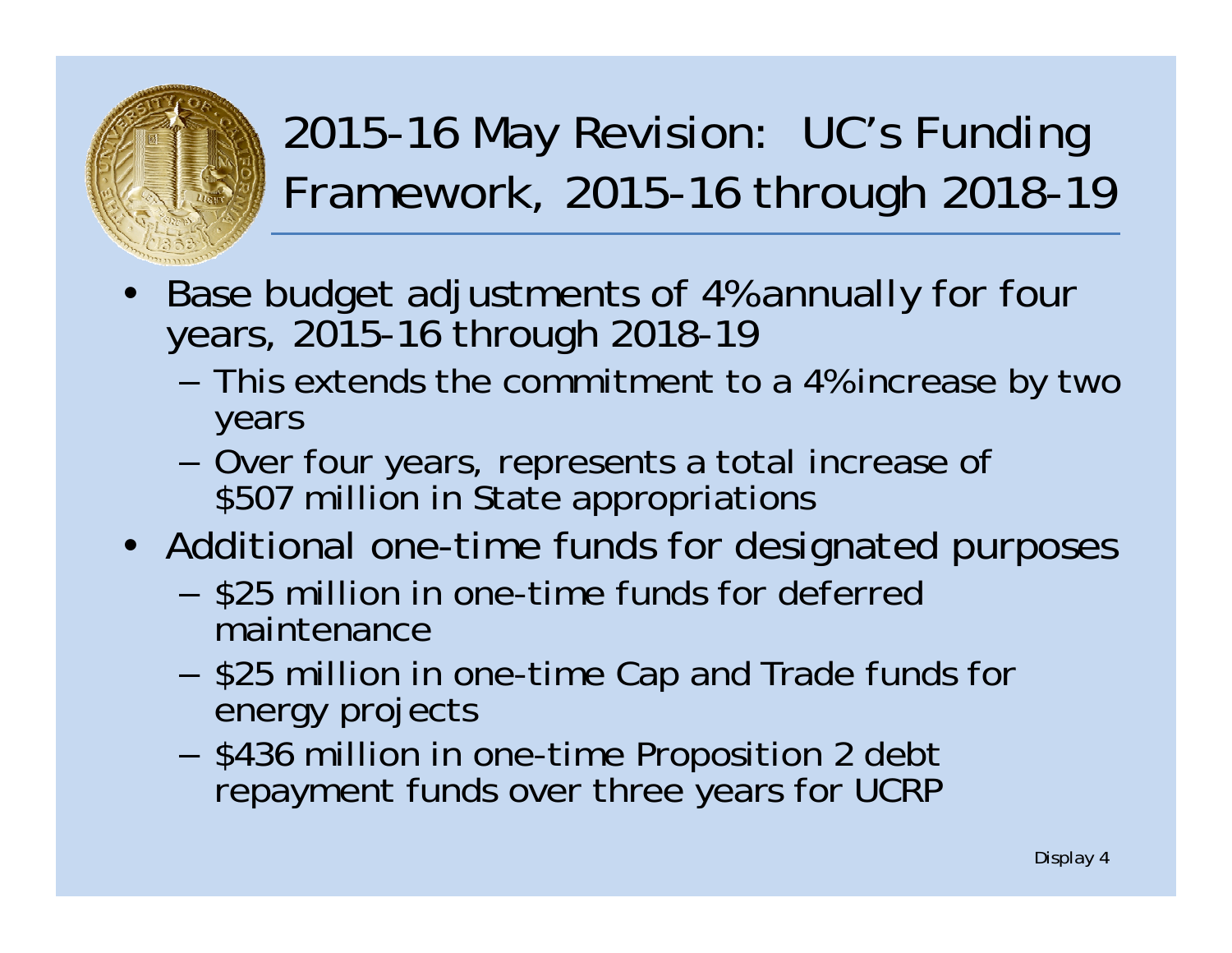

### 2015-16 May Revision: Funding for UCRP

- The \$436m of Prop 2 funds over three years is to be provided upon Regental approval of a new pension tier:
	- – \$96M for 2015-16, \$170M for 2016-17, and \$170M for 2017-18
	- – By Constitution, funds have to be supplemental above Regental-approved contribution rates
- By reducing the overall unfunded liability, will shorten the time it takes to reach fully funded status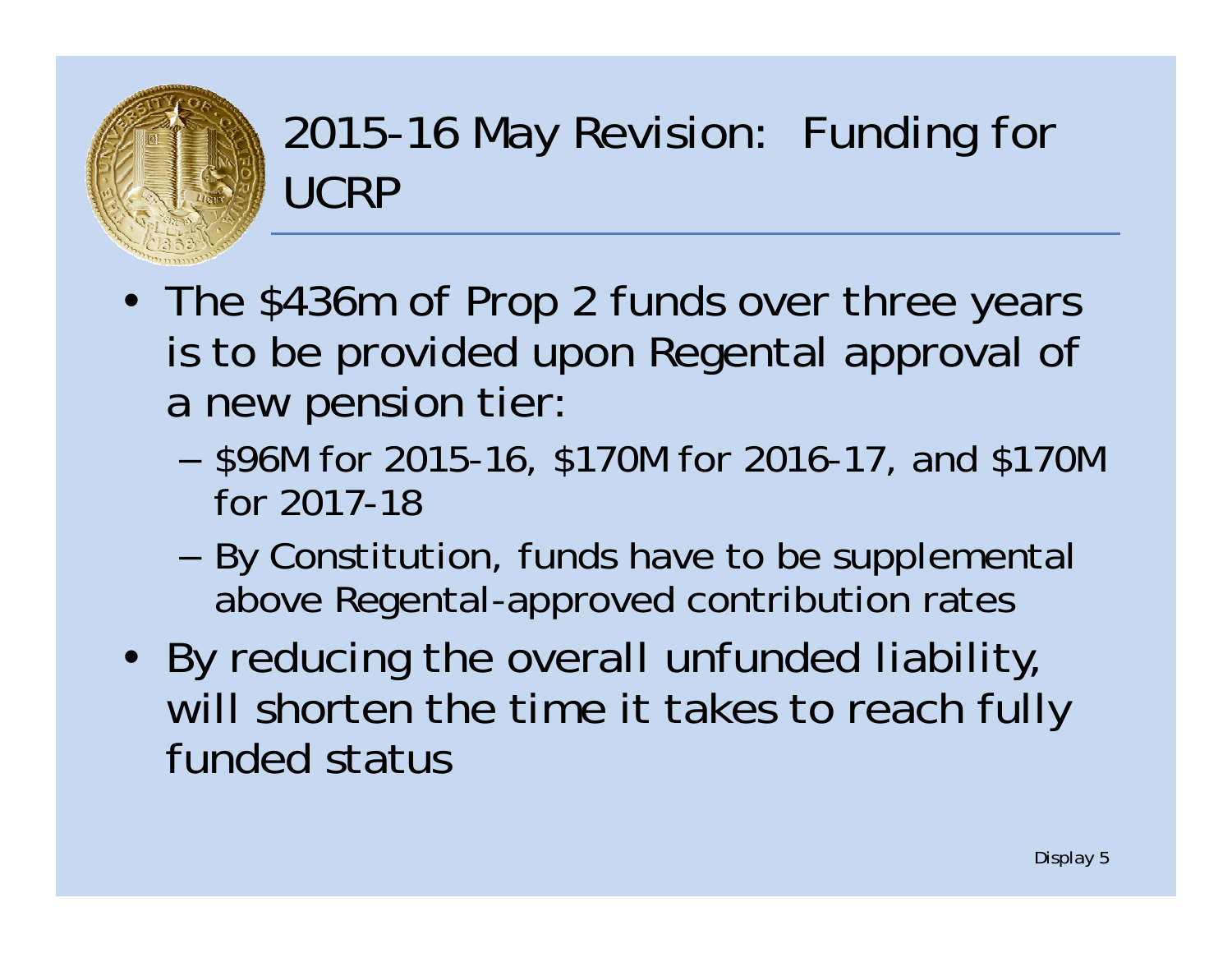

## 2015-16 May Revision: New Pension Tier

- New tier will limit pensionable salary to State's PEPRA cap (\$117,000 in 2015-16) for those on defined benefit plan
- New employees can also choose a fully defined contribution plan with no pensionable cap
- Will only affect new employees hired after new tier is implemented
- President will form workgroup to design new tier and, after wide consultation with stakeholder groups, will bring to Regents for review and approval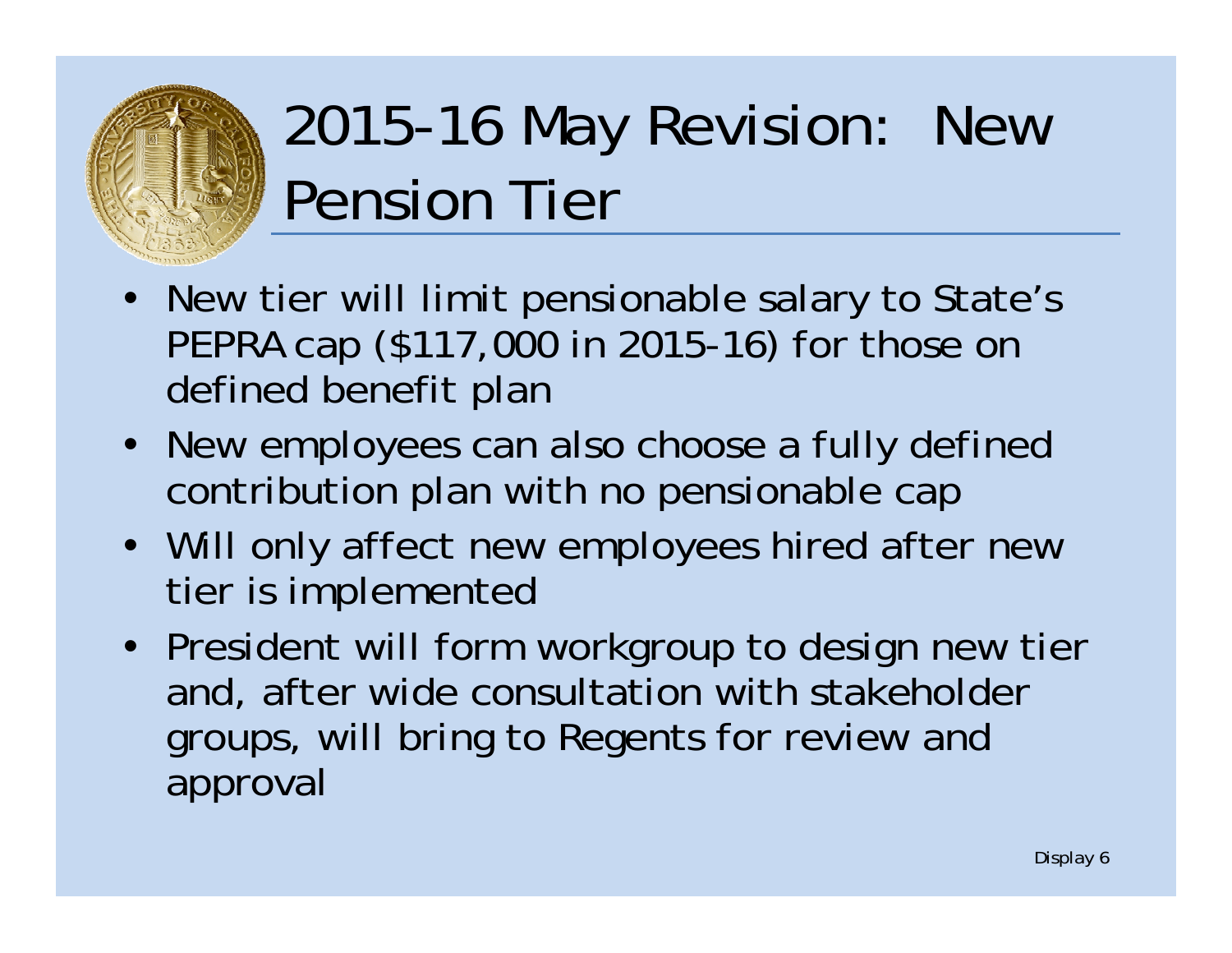

- No in-state tuition increases in 2015-16 and 2016-17, with tuition increases of at least rate of inflation beginning in 2017-18
- Student Services Fee will increase 5% in 2015-16 and each year thereafter
	- –Represents a \$48 increase in the coming year
	- – New revenue split between student mental health and other critical student service programs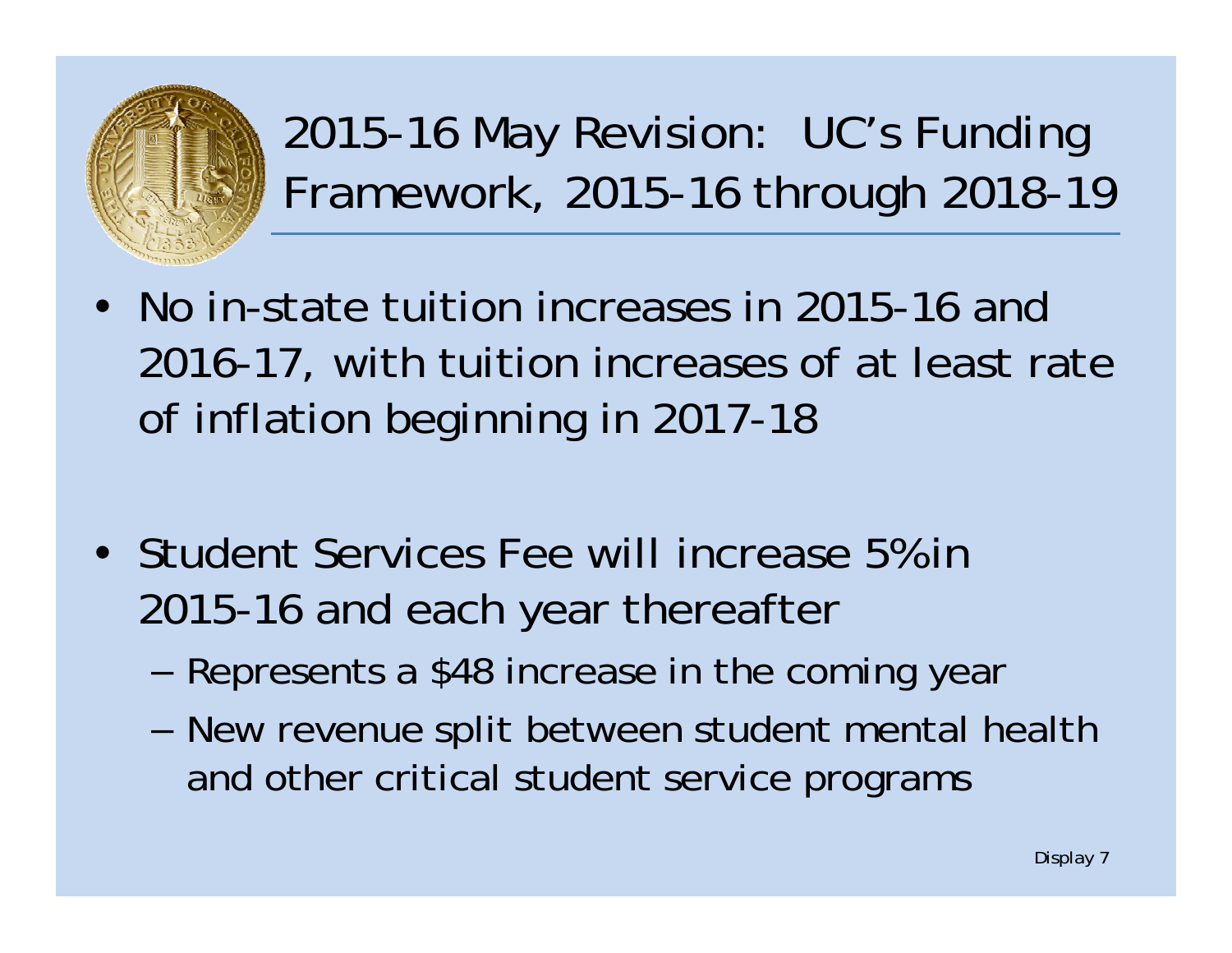

- Undergraduate nonresident supplemental tuition increases of up to 8%
- Implementation of PDST increases approved by Regents in November
	- No increases for law schools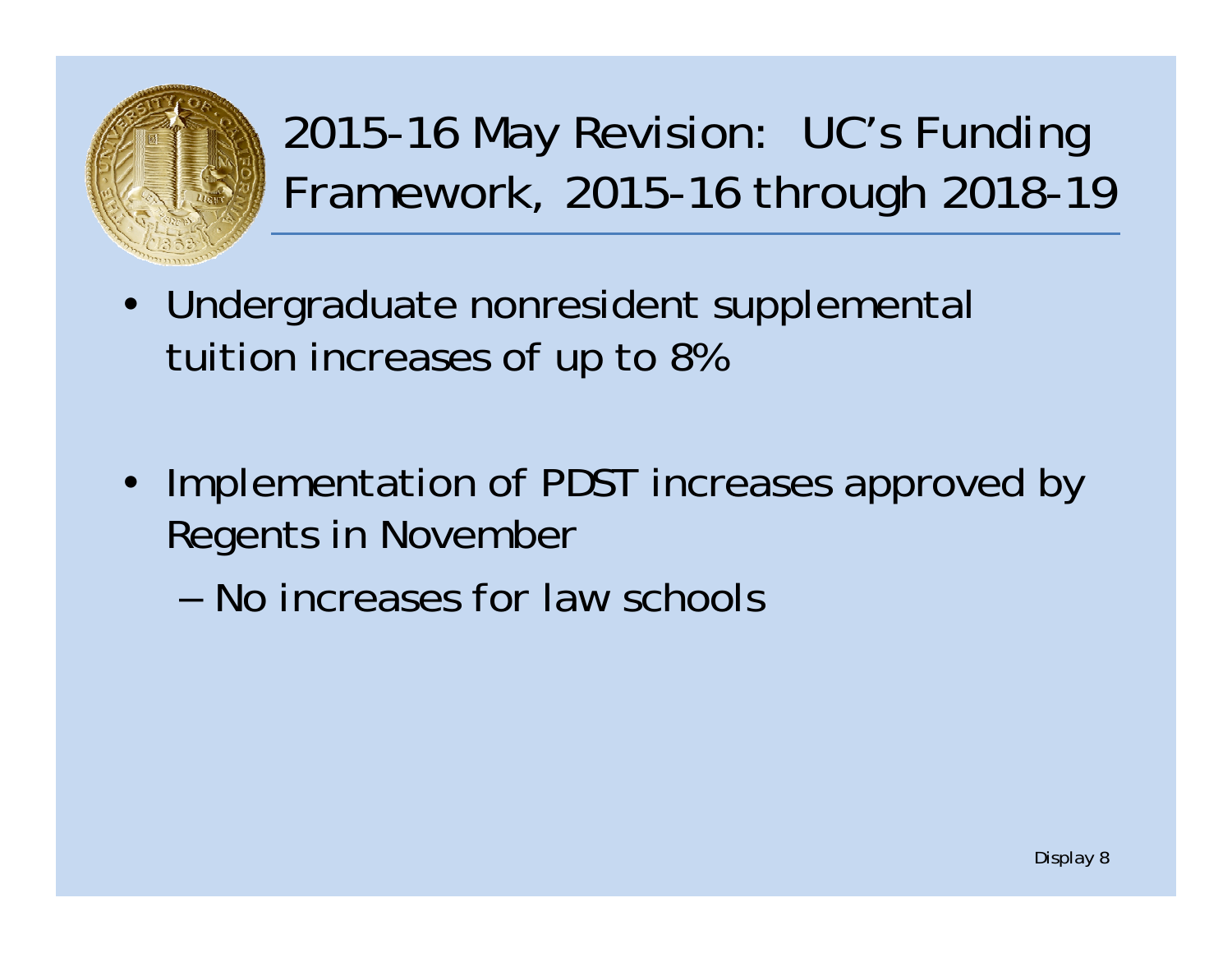

- • The agreement with the Governor meets nearly all the goals of the Regents November plan, including providing predictability and stability for the financial plan
- •However, it does not provide funding for enrollment growth
- $\bullet$ We continue to work with the Legislature for resources needed to support enrollment growth
	- Campuses have ability to grow by 10,000 additional California students if permanent funding is provided.
	- High priority of growth will be to accommodate California transfer students
		- Higher demand with increased Prop 98 funds for community colleges
		- Transfer pathways to streamline access to UC
- •Governor will not veto additional funds provided by the Legislature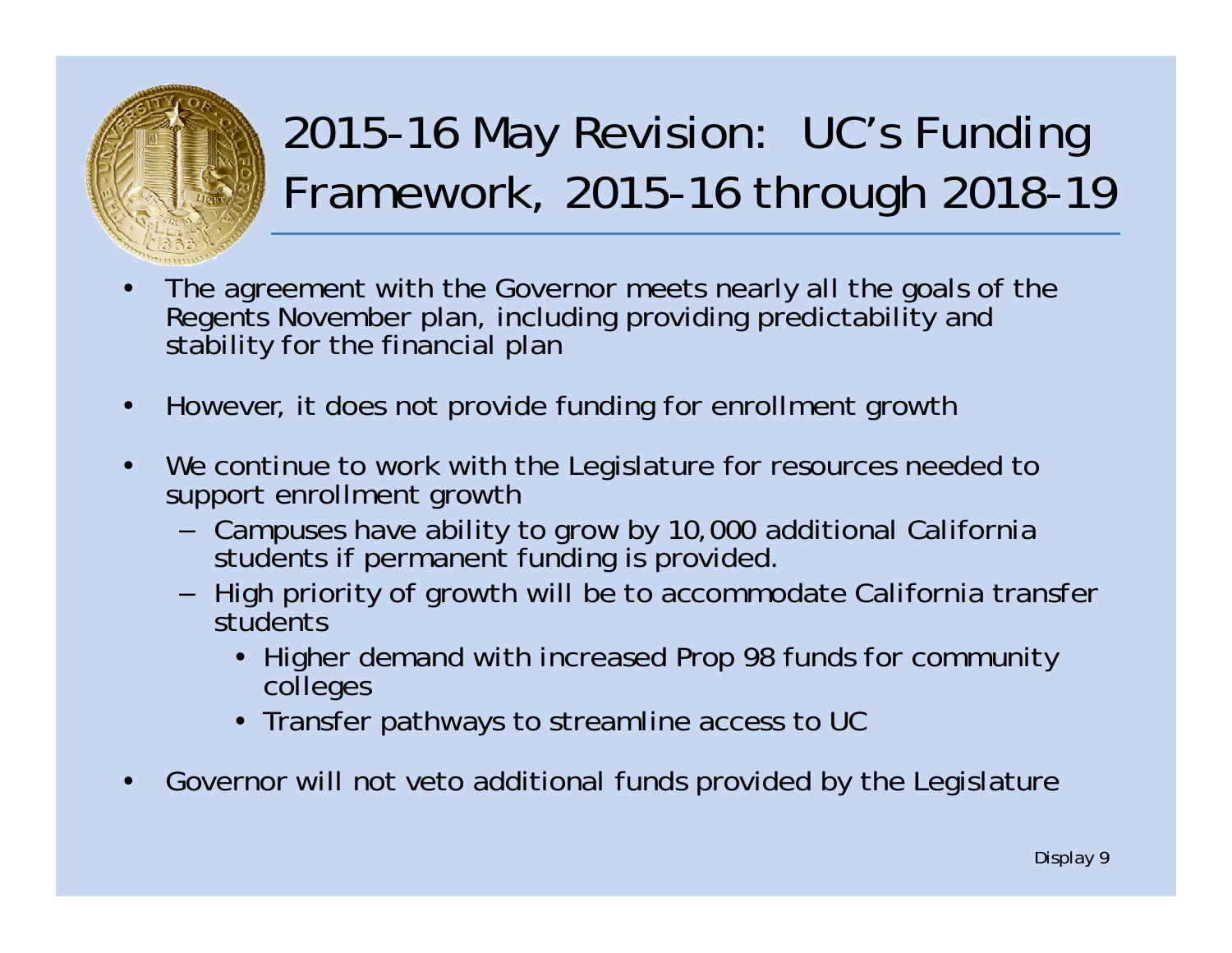

#### Enhanced Commitment to the Transfer Function

- Achieve goal by 2017-18 to have one-third of entering undergraduates start as transfers (except at Merced)
- Complete systemwide transfer preparation pathways for 20 top majors over next two academic years
- The President will ask the Academic Senate to examine adoption of state's Common<br>Identification Numbering (C-ID) system to supplement current course numbering system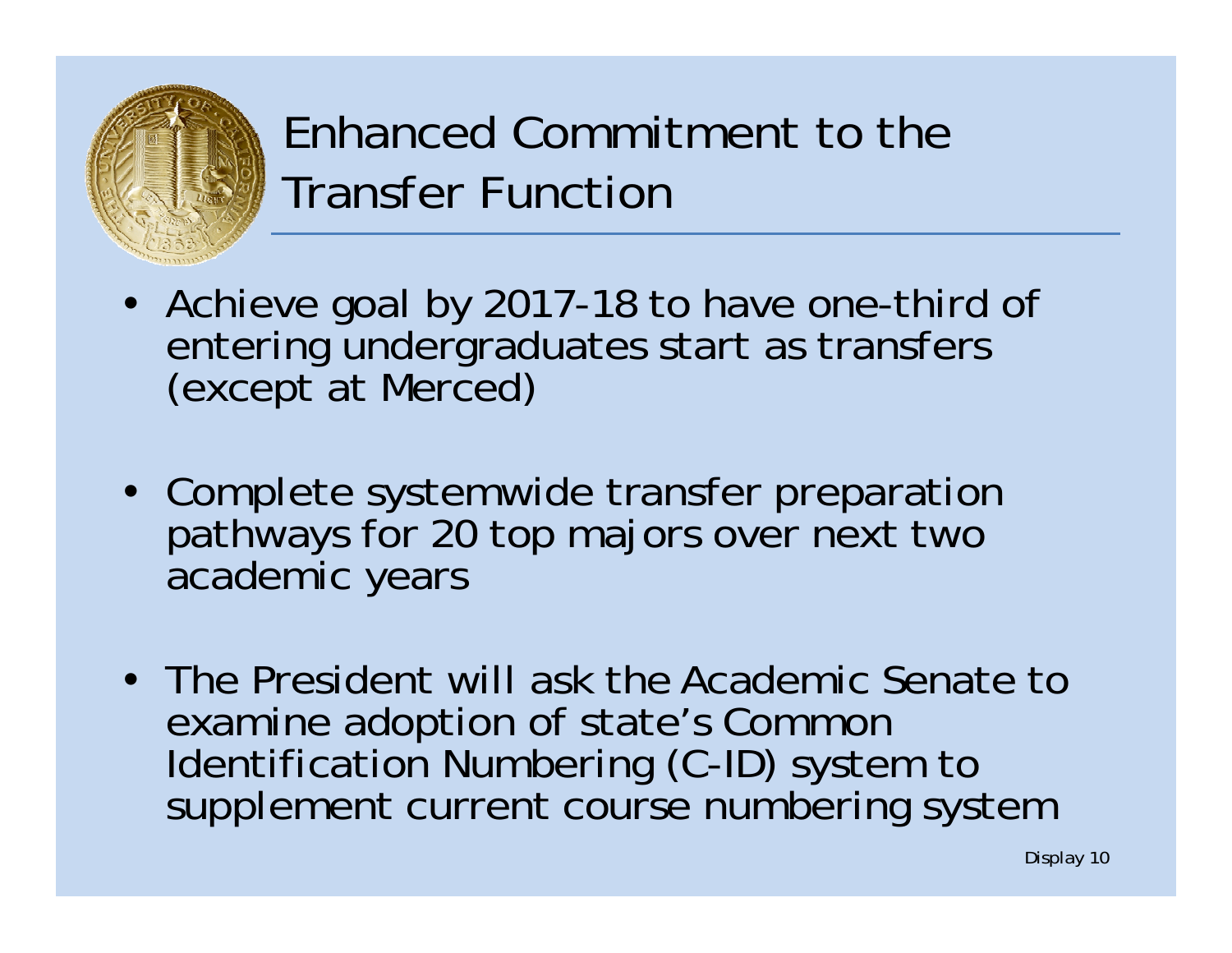

Innovations to Support Student Progress and Improve Time-to-Degree

- Review major requirements with goal of reducing units to 45 where possible for 75<br>percent of undergraduate majors by July 1, 2017 (UCLA has already completed this and San Diego is in process)
- All undergraduate campuses will identify threeyear degree pathways for 10 of top 15 majors by March 1, 2016
- Three campuses to pilot alternative pricing models in summer sessions by Summer 2016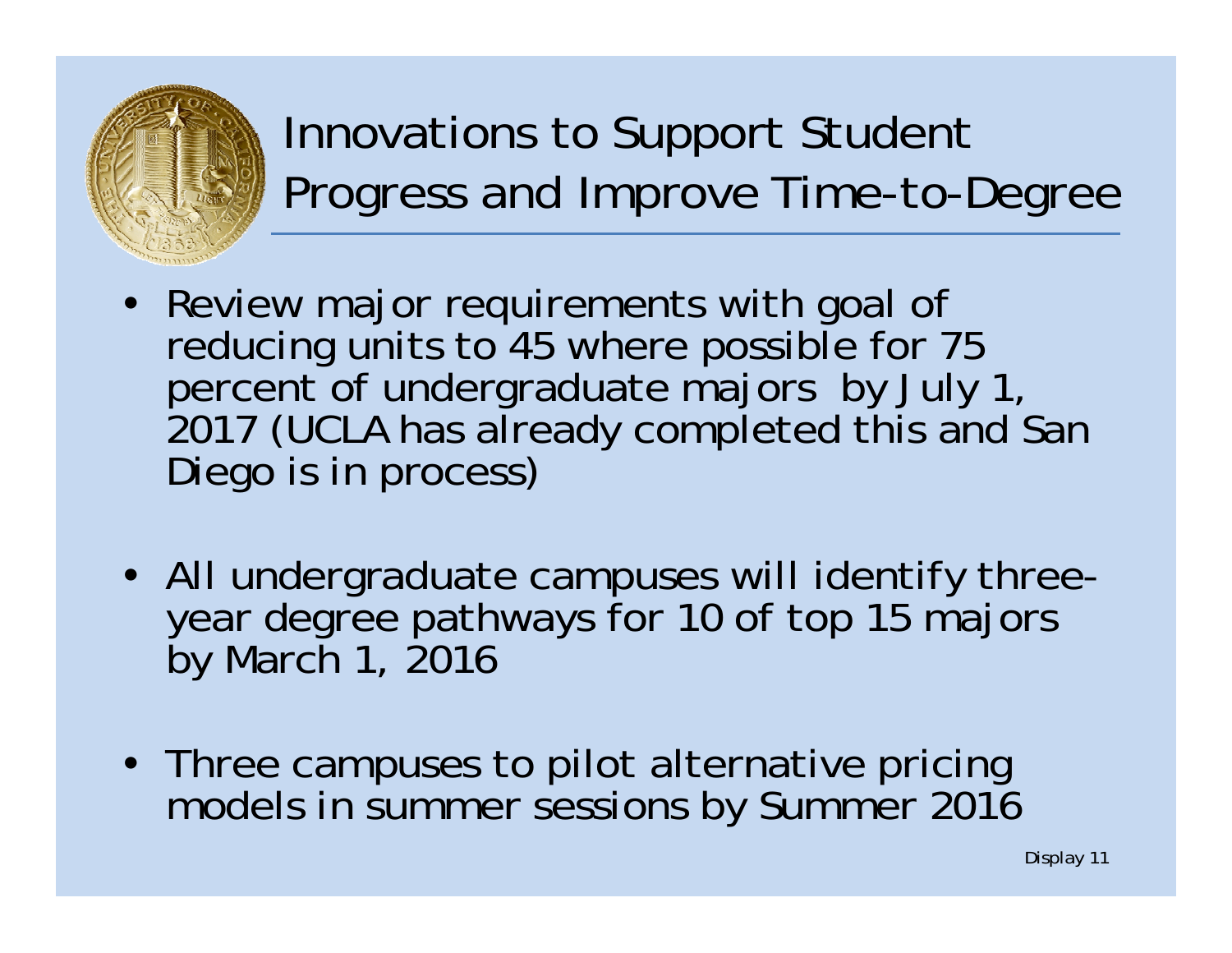

Innovations to Support Student Progress and Improve Time-to-Degree (cont.)

- Emphasize expansion of gateway courses in developing online undergraduate courses
- Ask the Academic Senate to reexamine current policies regarding Advanced Placement and College-Level Examination Program tests
- Enhance advising services to support students to complete degree within four years and to address achievement gap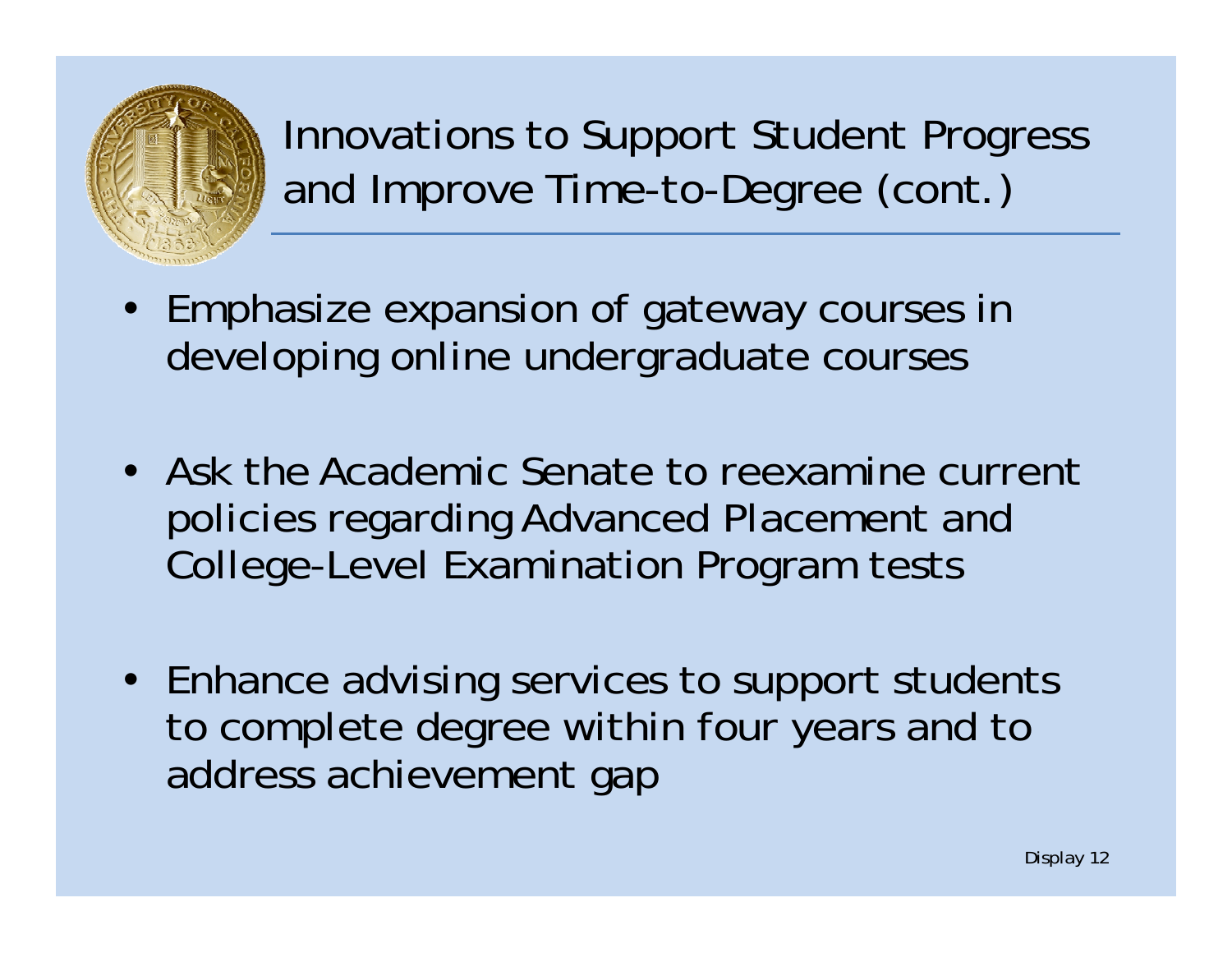

Innovation in the Use of Data Analytics

- Expand predictive analytics to identify undergraduates at risk of academic difficulty
- Pilot activity-based costing at UC Riverside and engage two other campuses in a scoping study
- Pilot adaptive learning technology at UC Davis and two other campuses
- Convene industry and other stakeholders to indentify online certificate and masters degree programs that would provide significant benefit to the state's workforce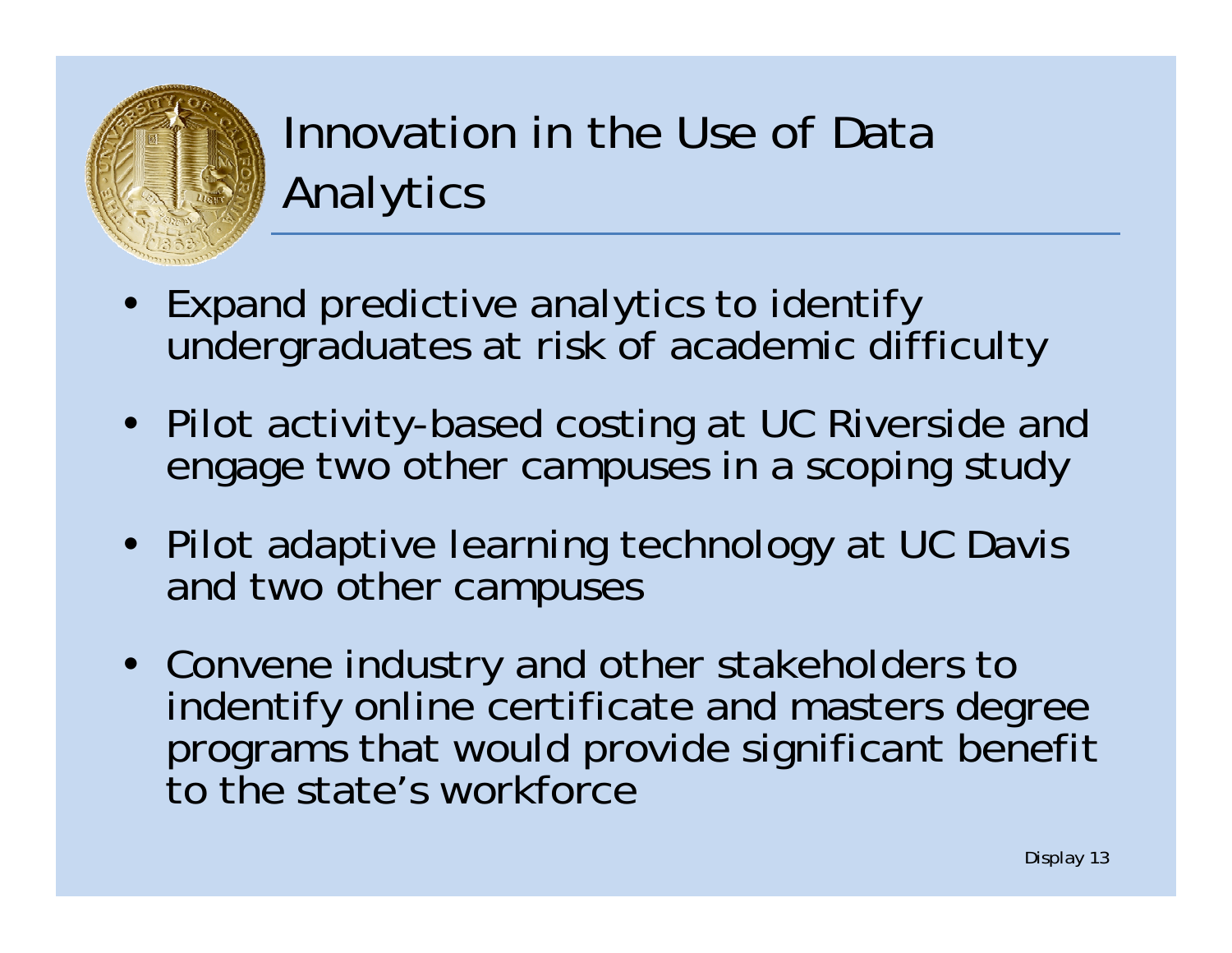

# Next Steps

- • UC is advocating strongly for inclusion of additional permanent funds for enrollment in the Assembly and Senate versions of the budget
- $\bullet$  The Legislature's budget committees are finishing their process this week
- $\bullet$  The remainder of the process in each house is likely to conclude next week
- $\bullet$  The next step is a two-house conference committee to resolve differences in the Senate and Assembly versions of the budget
- $\bullet$  Then the Assembly and Senate floors will convene for a vote by June 15 and transmit a budget to the Governor
- •The University will report on final results at the July meeting